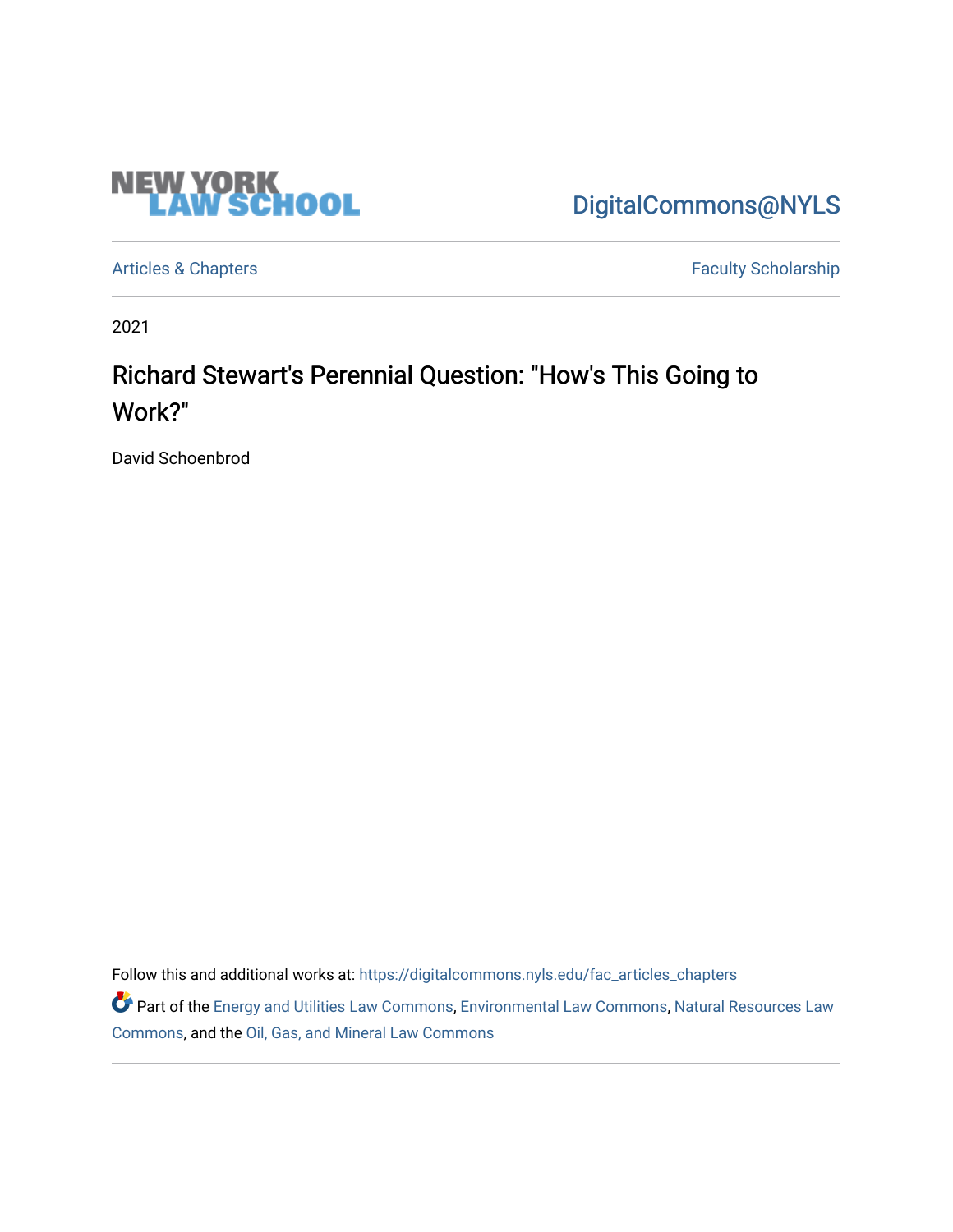## RICHARD STEWART'S PERENNIAL QUESTION: "HOW'S THIS GOING TO WORK?"

### DAVID SCHOENBROD\*

The members of this panel were asked to assess Richard Stewart's contributions to administrative law, but my knowledge of that field is too fragmentary to capture the totality of his sweeping impact. I will instead focus on only a minor part of it, but in a way that, I hope, sheds light on why his overall impact has been so great. That minor part is his effect on one lesser scholar, me. Showing why he had such a huge impact on my work over the decades will suggest why he has enriched the work of so many around him and has thereby improved the law.

I

My first encounter with Dick's scholarship came in the aftermath of part of my work at the Natural Resources Defense Council (NRDC), representing environmental groups in the litigation campaign to get the Environmental Protection Agency (EPA) to protect children from lead in gasoline. The authors of the Clean Air Act of 1970 had told voters that they had given EPA a mandatory duty to issue rules that would fully protect public health from airborne lead.' The Second Circuit agreed with our complaint, which charged that the Agency was failing to discharge its duty to protect health by 1976.<sup>2</sup> Although our courtroom victories did prod the agency to act a bit faster, EPA under both Republicans and Democrats did little

<sup>\*</sup> Trustee Professor, New York Law School; Senior Fellow, Niskanen Center. I am grateful for the excellent assistance of Michael Falbo, New York Law School class of 2021.

See Clean Air Act Amendments of 1970, Pub. L. No. 91-604, 84 Stat. 1676 (codified as amended at 42 U.S.C §§ 7401-7671q) [hereinafter Clean Air Act]; DAVID SCHOENBROD, SAVING OUR ENVIRONMENT FROM WASHINGTON 29-30 (2005).

*<sup>2</sup> See* Nat. Res. Def. Council., Inc. v. Train, 545 F.3d 320, 328 (2d Cir. 1976). Whether or not the court's reading of the statute was correct, that the judges so decided is understandable given Congress's promise on lead and the dreadful consequences of failing to keep it.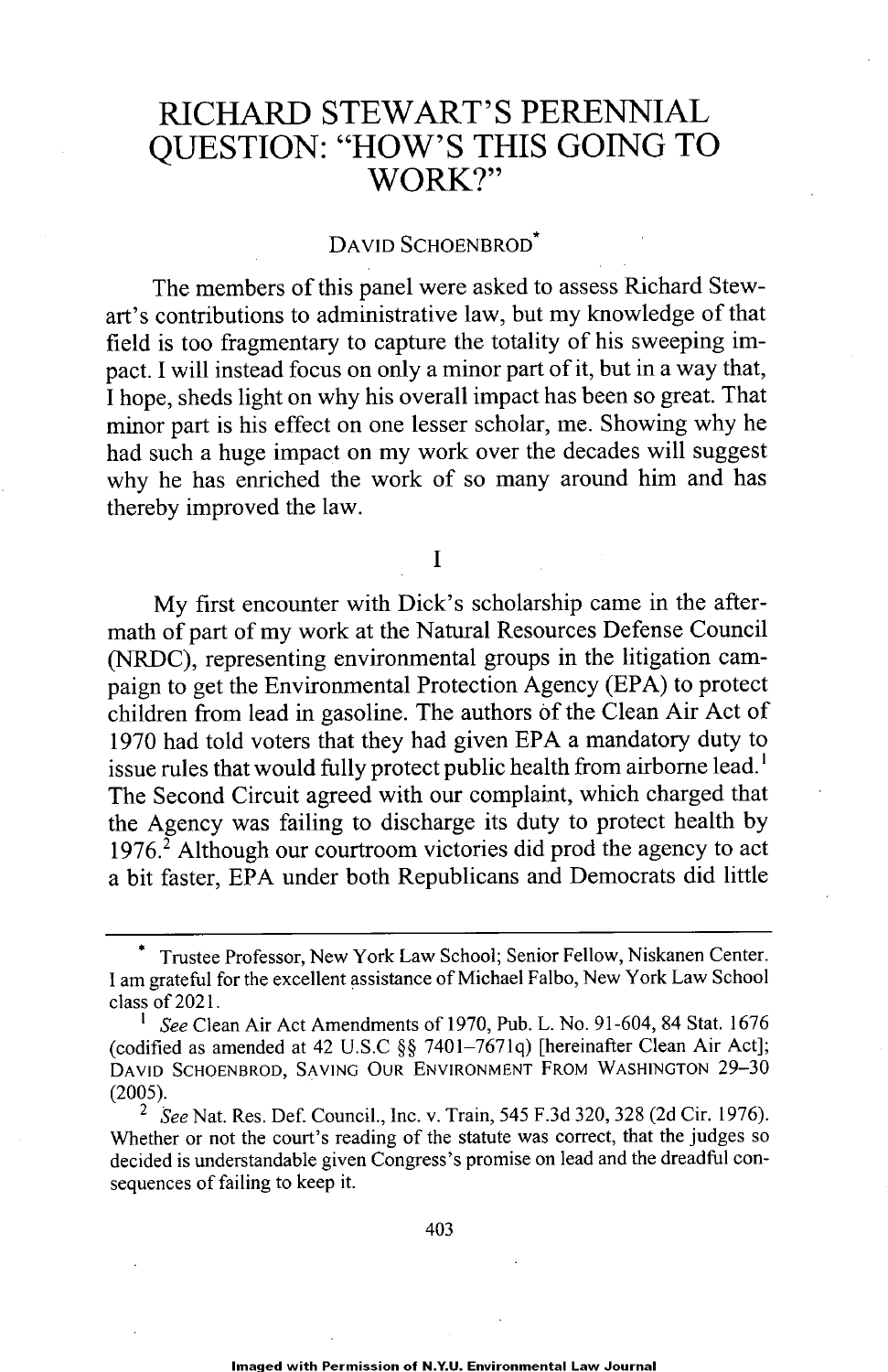during the 1970s in response to the threat to health from lead in gasoline.

To understand what had gone wrong, I left NRDC for academia in 1979. The problem, I came to see, was that legislators of both parties had in 1970 loudly taken credit for the promise to fully protect health but had shifted to the agency the responsibility to deliver.<sup>4</sup> Meanwhile, some legislators, including progressive Democrats, found it expedient to quietly pressure EPA to go slow on lead.<sup>5</sup> If, in contrast, Congress had voted on the rule limiting lead rather than delegating making the rule to EPA, its members would get the blame for the shortfall in protecting health. The legislators would also have been responsible for the economic burdens of protection. Such responsibility would likely have deterred the legislators from enacting a rule completely protecting health, as the Clean Air Act had promised.

Nonetheless, lead in gasoline would have been cut faster had Congress itself made the rule. Congress had to legislate on air pollution, and lead was the air pollution issue most on the public's mind.<sup>6</sup> As Ethyl Corporation executive Lawrence Blanchard Jr. stated, "'Get the lead out' has become a slogan in every household."<sup>7</sup> We cannot know exactly what rule on lead Congress would have enacted, but it is suggestive that Congress enacted a rule requiring auto manufacturers to cut new cars' emissions of other pollutants by 90 percent from 1970 levels by 1975.<sup>8</sup> Congress would not have taken all the lead out, but a cautious estimate is that Congress would have called for a 50 percent reduction in the lead content of gasoline by 1975. Using EPA's health data and conservative assumptions about what Congress would have done if the option of taking credit for protecting health by delegating had been

*4 See id.* at 9.

*' See id. at* 31.

 $\frac{6}{7}$  *See id.* at chs. 3–4.

7 Jaime Lincoln Kitman, *The Secret History of Lead,* NATION (Mar. 2, 2000), https://www.thenation.com/article/archive/secret-history-lead/.

*8 See* Clean Air Act § 202.

<sup>&</sup>lt;sup>3</sup> Most of the cuts in lead in gasoline during the 1970s were to protect the emission control equipment in new cars, starting with the 1975 model year. The agency had required that new cars—starting with the 1975 model year—use unleaded gasoline not to protect health but rather to protect the emission control equipment needed to reduce emissions of other pollutants. The goal of my litigation was to reduce lead in the leaded gasoline used by the 100 million older cars still on the road in 1975. *See* SCHOENBROD, *supra* note 1, at ch. 4.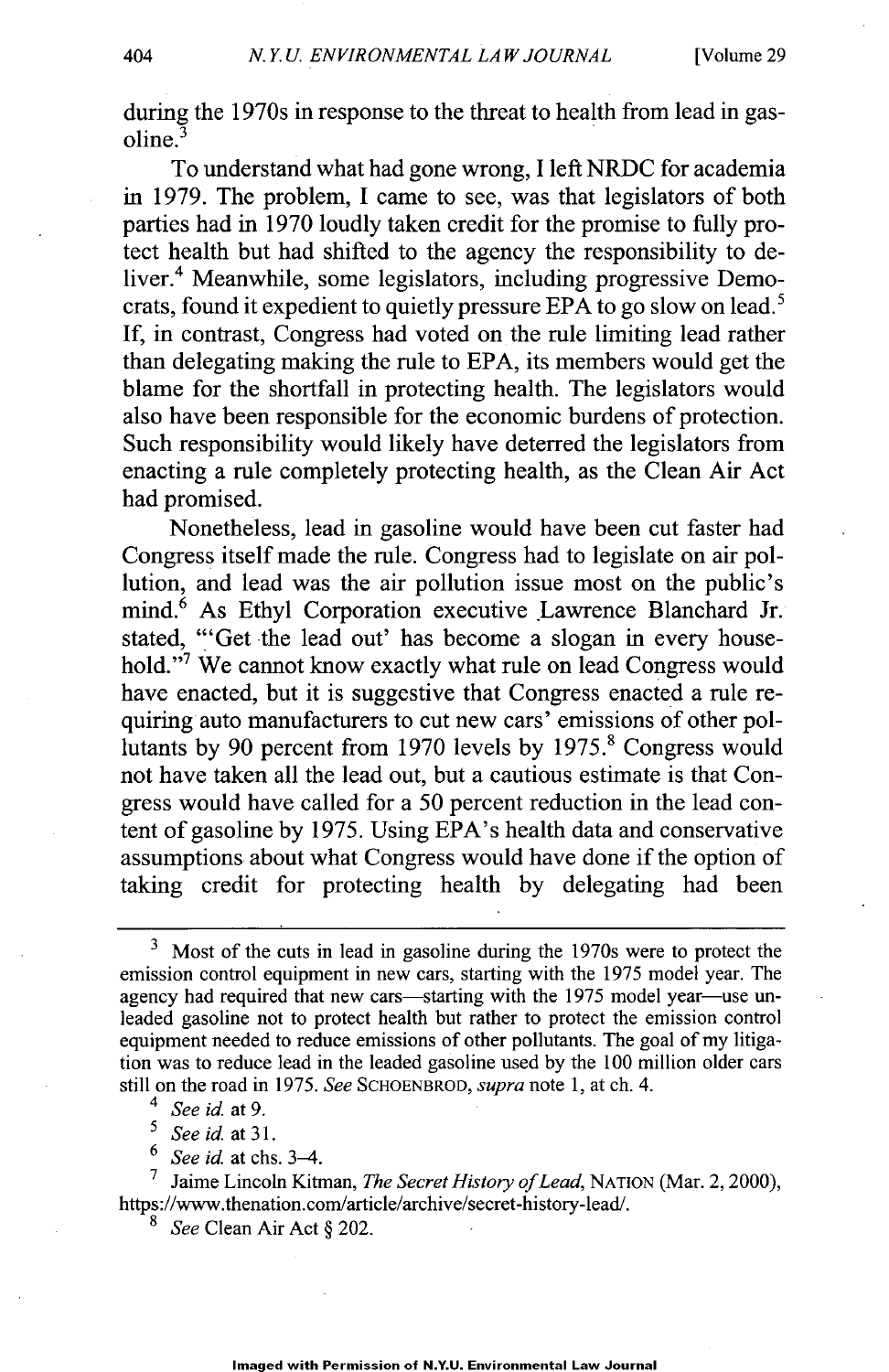foreclosed, I have estimated the health consequences of the delay brought on by Congress's evading responsibility: brain damage in tens of thousands children sufficient to permanently reduce their IQs below 70 and almost as many dead Americans as those who died in the Vietnam War.<sup>9</sup> In sum, by evading accountability for the hard choice on lead, members of Congress had served themselves at the expense of their constituents.

In response to this injustice, I set out to write an article arguing that Congress itself should enact the federal rules limiting air pollution.<sup>10</sup> It had done so for new cars<sup>11</sup> and could have done so for lead in gasoline. Yet, there was a problem: I had trouble seeing how Congress could do so for stationary sources, given the need to take account of the wide variations in the sources' costs of controlling emissions. That seemed like an impossibly complex job for a legislature.

Then, however, I read Richard Stewart's newly published article in the 1981 *California Law Review, Regulation, Innovation, and Administrative Law: A Conceptual Framework.'<sup>2</sup>*It showed that Congress could tackle such a problem through market-based devices such as emission fees or transferable pollution rights.<sup>13</sup> Such methods would allow Congress to leave the market to take account of widely varying emission control costs. Dick thus provided the keystone for my article.<sup>14</sup> Although we had not yet met, he generously

<sup>10</sup>*See* David Schoenbrod, *Goals Statutes or Rules Statutes: The Case of the Clean Air Act,* 30 UCLA L. REV. 740 (1983).

*' See id.* at 761, 778.

<sup>12</sup>*See* Richard B. Stewart, *Regulation, Innovation, and Administrative Law: A Conceptual Framework,* 69 CALIF. L. REv. 1256 (1981).

'3 *See id. at 1326-37.*

<sup>14</sup>*See* Schoenbrod, *supra* note 10, at 803-16.

EPA found that the reduction in lead in gasoline that the Clean Air Act actually achieved in a single year—1980—prevented 6,960 deaths and saved 20,100 children from having their IQs reduced below 70. However, had the statute required a *50%* reduction in lead in gasoline by 1975, the additional reduction in lead in gasoline in 1980 and other years from 1971 to 1985 would have been about seven times larger than that actually achieved in 1980. *See* SCHOENBROD, *supra* note 1, at 34-37. Seven times 6,960 is 48,720, which suggests that the additional deaths from Congress ducking responsibility on lead comes close to the 58,220 American deaths in the Vietnam War. *See* DAVID A. BLUM *&* NESE F. DEBRUYNE, CONG. RSCH. SERV., AMERICAN WAR AND MILITARY OPERATIONS CASUALTIES:<br>LISTS AND STATISTICS 9 (2020) (stating 58.220 dead from all LISTS AND STATISTICS  $9$  (2020) (stating 58,220 dead causes), https://fas.org/sgp/crs/natsec/RL32492.pdf.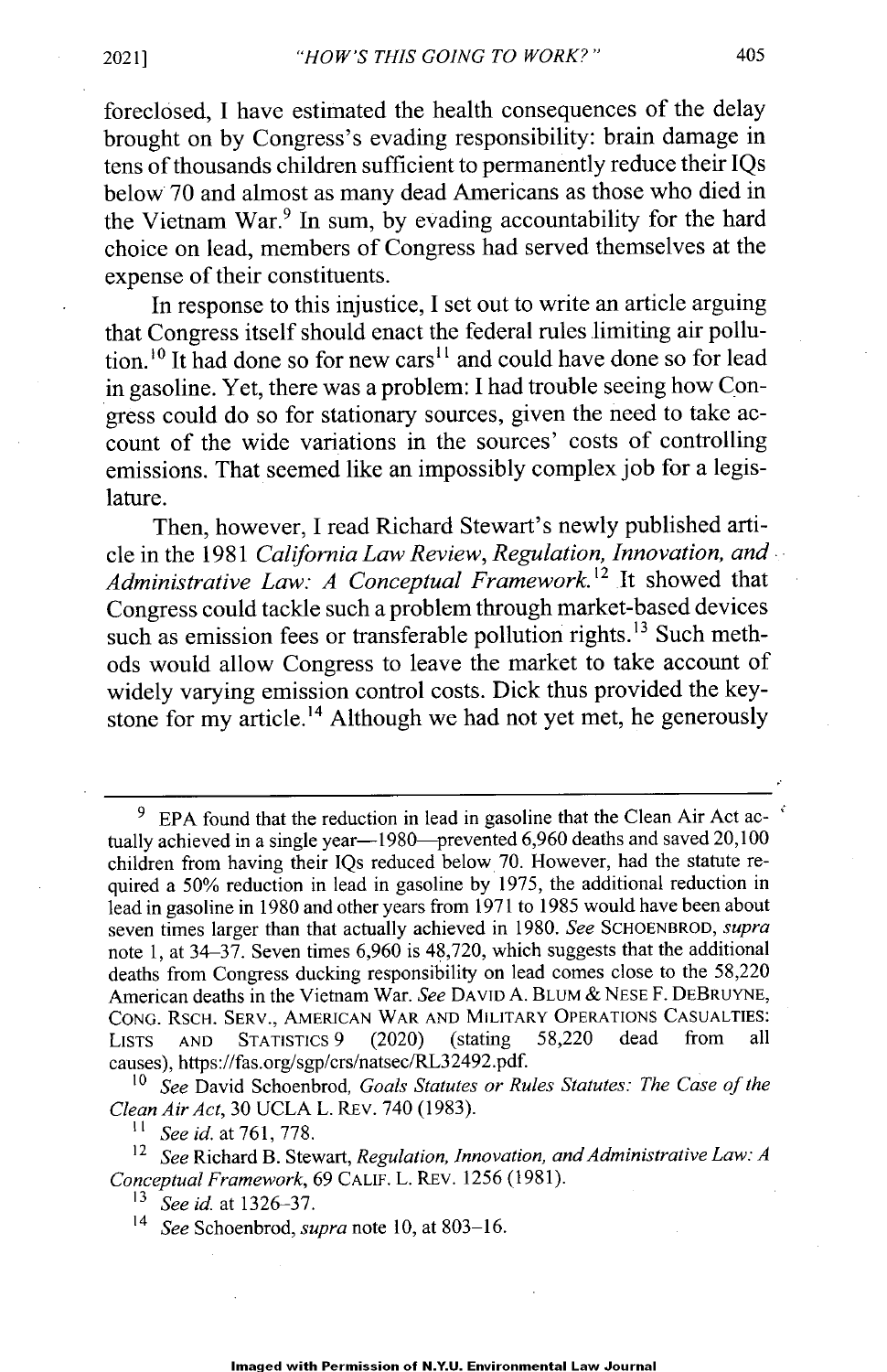read a draft and gave me valuable suggestions. My article cited Richard Stewart more than anyone else.

More fundamentally, and of enduring importance, Dick's 1981 article introduced scholars, me included, to a new way of thinking about administrative law. The old way focused on the expertise of disinterested regulators. It called for the legislature to enact statutes requiring direct experts—supposedly insulated from politics—to issue rules designed to achieve objectives stated in legislation. The regulators would use their expertise to fmd the best means to reconcile any conflicts between those objectives. Dick showed how the old way could be inadequate in the context of the command-andcontrol statutes that Congress had passed in the early 1970s to limit pollution, especially the Clean Air Act.<sup>15</sup> That statute required EPA to impose and enforce rules limiting emissions sufficiently to achieve national standards of ambient air quality by given statutory deadlines.16 To bridge the gap between emission limits sufficient to achieve ambient standards and the emission limits that current plants could achieve, the statute relied upon "technology forcing."17 The idea was that agency experts would identify new, affordable technologies to control pollution and force their use by setting emissions limits at levels that these technologies could meet.

Of this statutory design, Dick asked the question that he perennially asks, although not necessarily in these words: "how is this going to work?" His answer was, in short: not very well. Technology forcing could not work as the legislators had hoped because agency experts would likely know less about how much a firm could cut pollution than would the firm itself.<sup>18</sup> The firms, for their part, do not want to tell the agency of better ways to limit pollution or to invent them because that would bring them the perverse reward of having to pay to install and operate additional pollution control measures.<sup>19</sup> Thus, not surprisingly, EPA repeatedly missed statutory deadlines to achieve environmental goals.

<sup>15</sup>*See* Stewart, *supra* note 12, at 1288-1312.

<sup>16</sup>*See* Clean Air Act §§ 108-110.

*<sup>17</sup>See* Stewart, *supra* note 12, at 1296-1307 (discussing technology-forcing regulations).

<sup>18</sup>*See id* at 1282.

<sup>&</sup>lt;sup>19</sup> *See id.* at 1283 ("The regulated industry has no incentive—in fact, a powerful disincentive—to develop or disclose promising inventions that would facilitate higher levels of social performance.").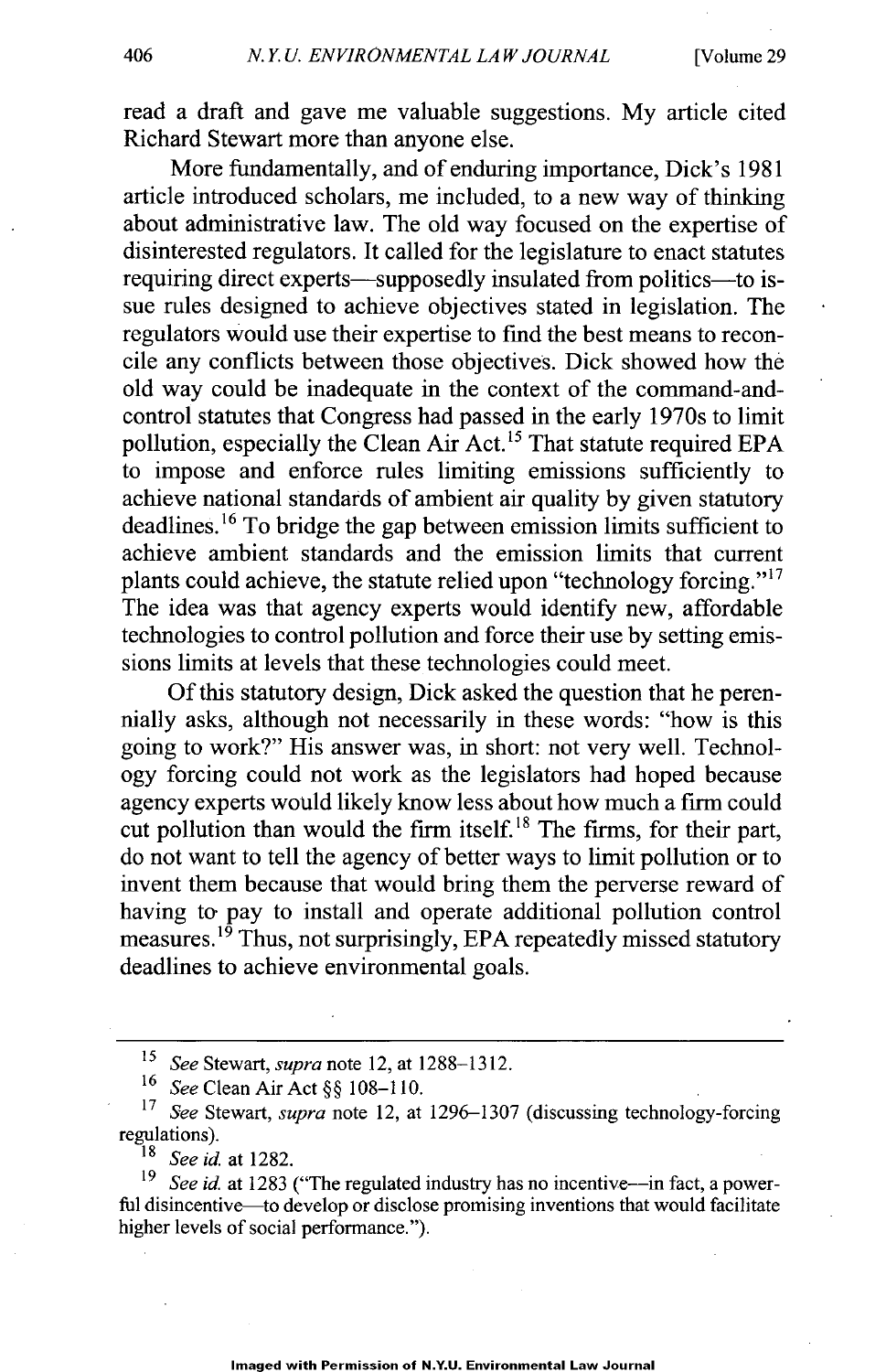In sum, Dick's new approach to administrative law focused on not only the expertise of regulators but also on who has the relevant knowledge and who has incentives to use that knowledge to achieve statutory objectives. Limited but tradeable emission rights would incentivize firms to use their superior knowledge of how to cut emissions to meet statutory targets.

Dick's analysis also showed that the Clean Air Act discouraged the construction of new plants.<sup>20</sup> The statute directed EPA to impose especially strict nation-wide emission limits on- new plants in order to prevent the disruption that would come from firms fleeing the more industrialized areas that would need tougher emission limits in order to meet ambient standards and relocating to less polluted states where they could get by with laxer limits.<sup>21</sup> On top of the cost of meeting the strict emission limits, the permitting process for new plants brought administrative costs, uncertainty, and delay and so  $\frac{d}{dx}$  discouraged their construction.<sup>22</sup> Yet, as Dick's article argued, new, plants provide the best opportunity to introduce technologies that, both reduce pollution and make the economy more productive.<sup>23</sup> He showed that, in contrast with command-and-control regulation, market-based approaches would create a level playing field for new and existing plants and simplify the building of new plants.<sup>24</sup>

As Dick's article concludes, "the dominant concerns of the current regulatory system are enforcement, uniformity, and avoidance of disruption." $2^5$  These concerns dominate because failure to achieve them would bring blame to Congress and EPA. In contrast, innovation gets short shrift because blame for discouraging it does  $\cdot$ not readily get pinned on Congress or EPA.<sup>26</sup> Yet, innovation is vital because it increases our ability to both achieve regulatory goals and boost economic productivity. The article's new way of thinking about administrative law thus used insights from economics about incentivizing those with the relevant knowledge to use it in a socially beneficial way.<sup>27</sup>

<sup>26</sup>*See id .at* 1262, 1288.

 $27$  The article applied these insights not just to propose market-based regulatory tools, but also to propose modifications of traditional command-and-control

*<sup>20</sup>See id at* 1270-81.

<sup>21</sup>*See* Clean Air Act § 111; *Stewart, supra note* 12 at 1299, 1314.

<sup>22</sup>*See* Stewart, *supra* note 12, at 1280-81, 1317-18.

*<sup>23</sup>See id.* at 1285.

*<sup>24</sup> See id* at 1313-15.

<sup>25</sup>*Id at* 1288.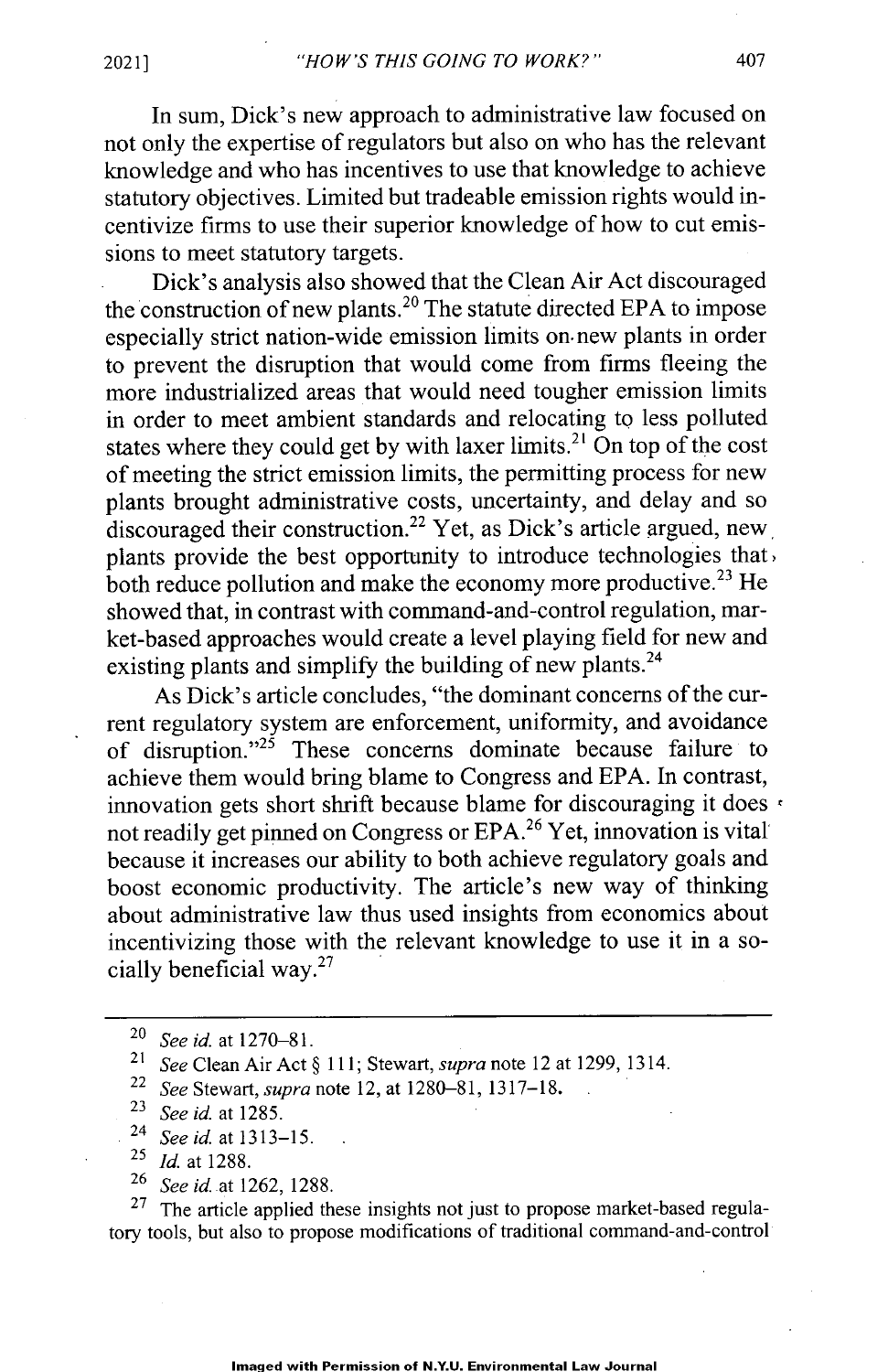Later, Dick, writing with Bruce Ackerman, further explored this theme in *Reforming Environmental Law,* published in the *Stanford Law Review* in 1985.<sup>28</sup> Dick and Bruce included cap-and-trade among the market-based devices that would foster innovation.<sup>29</sup> They noted that by enacting cap-and-trade, the legislature could, in setting the cap, itself decide how much to reduce pollution.<sup>30</sup> Meanwhile, by deciding how to allocate tradeable emission rights (such as for example through an auction or in proportion to firms' current emissions), Congress could take responsibility for distributional decisions. In other words, Congress itself could make the rules of private conduct—that is, the laws that regulate the conduct of private persons, including businesses and other private institutions. Stewart and Ackerman's emphasis was, however, different than mine. Theirs was on using economic incentives, whether enacted by Congress or promulgated by an agency to achieve regulatory goals. Mine was on getting Congress to enact the rules of conduct.

Dick's argument for harnessing the market for regulatory purposes has had a remarkable impact on policy, even though, as he and Ackerman noted, "[t]he congressional committees, government bureaucracies, and industry and environmental groups that have helped to shape the present system want to see it perpetuated."<sup>31</sup> For example, only a few years after his 1981 article was published, EPA adopted a trading program to cut the lead content of leaded gasoline faster and more efficiently than otherwise would have been possible.<sup>32</sup> EPA later adopted a cap-and-trade approach to control certain other major pollutants such as particulate matter and ozone, but with the Agency, rather than Congress, taking responsibility for the rules of private conduct.<sup>33</sup>

29 Cap-and-trade was called a "system of tradeable rights." *Id.* at 1341.

 $\frac{31}{32}$  *Id.* at 1334.

*<sup>32</sup>See id.* at 1348-49. That EPA got more aggressive on lead in gasoline in the 1980s is, however, explicable. Major oil companies had decided by then that they would profit by no longer selling leaded gasoline. Thus, it became less politically precarious to support aggressive action. *See* SCHOENBROD, *supra* note 1, at 35.

 $33$  For a discussion of these programs, see Bill Pedersen & David Schoenbrod, *The Overwhelming Case for Clean Air Act Reform, 43* ENv'T L. REP. 10,969

regulation; a greater use of damage awards and subsidies, and changes in government decisional processes. *See id.* at 1261, 1312-74.<br><sup>28</sup> See Bruce A. Ackerman & Richard B. Stewart

*<sup>28</sup> See* Bruce A. Ackerman & Richard B. Stewart, Comment, *Reforming Environmental Law,* 37 STAN. L. REv. 1333 (1985).

**<sup>30</sup>***See id.* at 1341-42, 1353.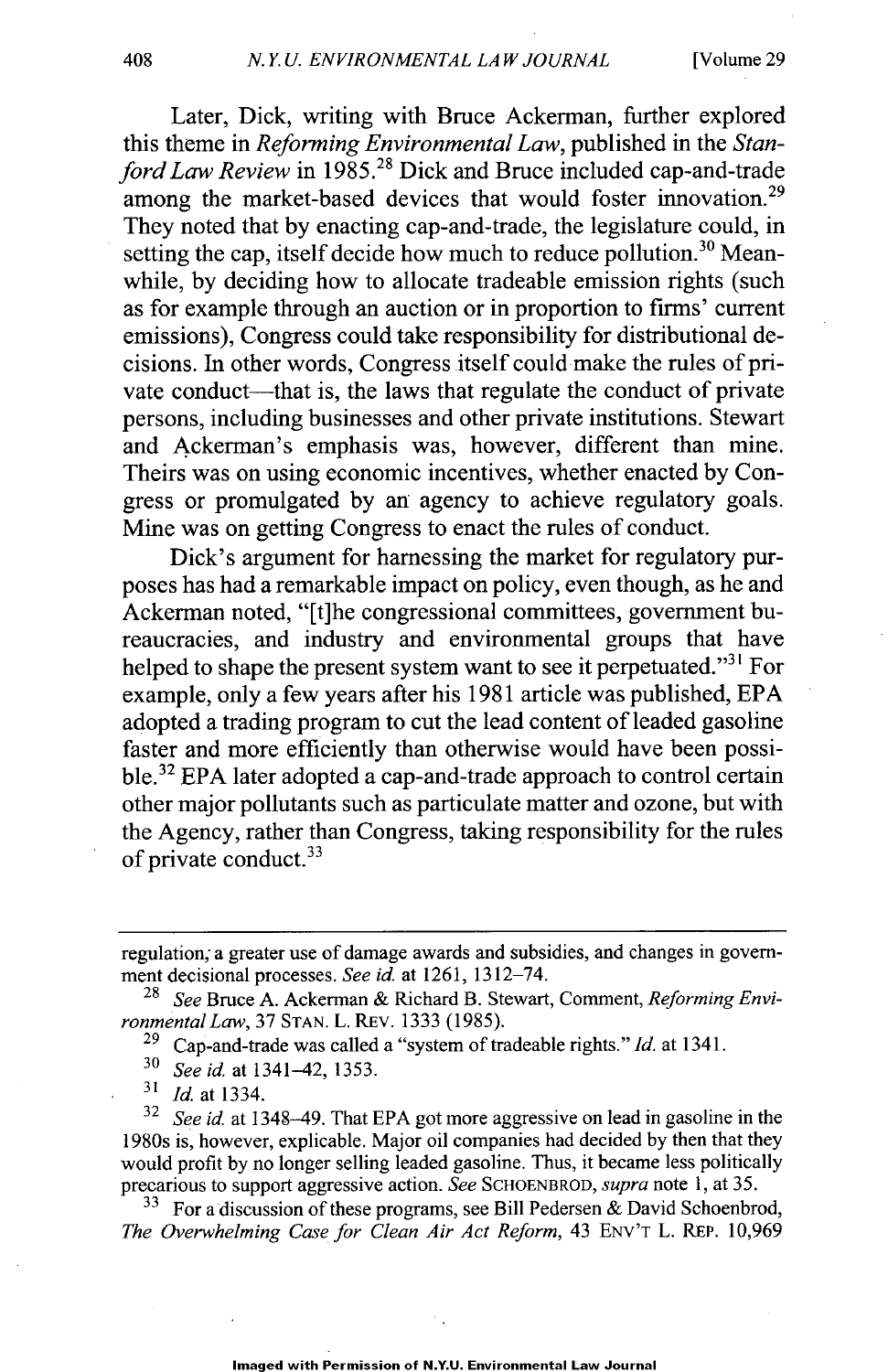Now, against the background of these and other successes, it may not be obvious how pioneering Dick's 1981 article was. Yet, up until its publication, no legal academic had, to my knowledge, called for market-based approaches to pollution control. The reason was in part mistaken moralizing about pollution. To get a flavor of the times, consider that Ralph Nader in 1970 called those who emit pollution "smoggers," thus analogizing them to muggers.<sup>34</sup> From this perspective, allowing people to pay to pollute would be like allowing them to pay to mug. Now, however, it is clear that even the most back-to-basics members of our society contribute to pollution to some extent. The relevant question is how best to reduce that pollution, and Dick showed that market-based approaches are dexterous policy tools.

What, aside from his asking the right question—how is this going to work?—made Dick the pioneer? The answer, aside from his intelligence and concern for society, is his use of the insights of economics to propose improvements in administrative law. In conversation with me, Dick has ascribed his early use of these insights to his joining the board of the Environmental Defense Fund in 1977. Its staff included an economist who, Dick could see, was doing valuable work. In contrast, most environmental groups had no staff economist in 1977.<sup>35</sup> NRDC, for instance, had none and some of its leaders were dubious about market-based approaches.

That raises the question of why I, despite being a veteran of NRDC myself, agreed with Dick's argument and, indeed, ran with it. Dick played a role here too, but a serendipitous one. Two decades. before his article came out—on January 4,  $1961$  to be precise—I, as a freshman, read on the front page of the *Yale Daily News* a headline that four seniors, including one named Richard Stewart, had gotten scholarships to study at  $Ox$  ford.<sup>36</sup> The story included their photos.

(2013), http://elr.info/news-analysis/43/10969/overwhelming-case-clean-air-actreform.

<sup>34</sup>*See* Ralph Nader, *Foreword* to JOHN C. ESPOSITO, VANISHING AIR: THE RALPH NADER STUDY GROUP REPORT ON AIR POLLUTION, at vii-ix (1970).

 $35$  According to a 2016 report, EDF was the first environmental group to hire a full-time PhD economist on staff. ANNUAL REPORT 2016, ENV'T DEF. FUND 1 (2016), http://www.edf.org/sites/default/files/EDF AR2016.pdf.

<sup>36</sup>*See Bardel, Kinsolving, Post, Stewart Get Rhodes Scholarships for Study at Oxford,* YALE DAILY NEWS, Jan. 4, 1961, at 1, http://digital.library.yale.edu/cdm/compoundobject/collection/yale-ydn/id/45561/rec/25.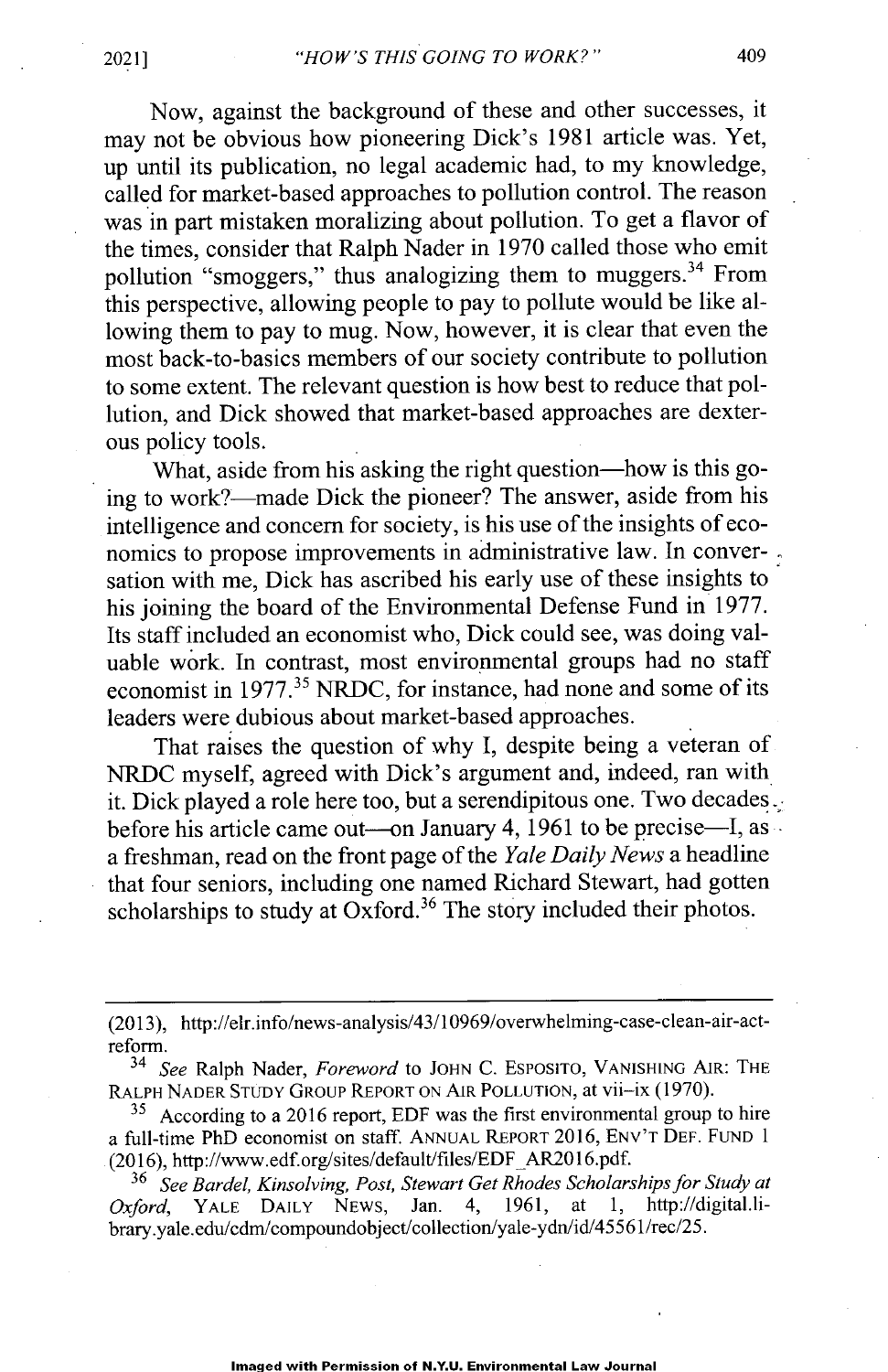









*tMlWA* **61 SAMEL** : **G4JS 4h eNIW.LV15 -4O4i EL POIT Jr. "ARD L STIVAE**

It dawned upon on me that I too might get to study at Oxford and even get a scholarship to do so. I molded my college career to that end and succeeded. At Oxford, I studied and taught economics and even published in a prominent economics journal.<sup>37</sup>

During my studies, I got to see the foibles of top-down economic planning, which later helped me accept Dick's argument about the problems of top-down pollution-control planning. On a trip to Budapest in 1964, I delivered to the U.S. ambassador a letter from Senator Hubert Humphrey stating that I had been helpful in his ongoing push for centralized economic planning in the United States and asking the ambassador to arrange for me to meet with Hungarian economic planners. Consequently, I was invited to the home of the head planner on a Sunday morning. After being seated and handed a little glass of plum brandy, I expected to hear him sing thepraises of central planning. Instead, he damned the Hungarian system. To paraphrase:

"The factory managers focus on getting themselves promoted rather than making what Hungarians need."

I replied, "surely you set quotas requiring them to meet these needs."

His response was "yes, we do set quotas, but the managers fulfill the quotas without regard to whether their products are useful to Hungarians and we in Budapest lack the information needed to stop them from gaming the system for their private advantage."

*37 See G. A.* Hone *&* D. *S.* Schoenbrod, *U.S. Steel Imports and Vertical Oligopoly Power: Comment, 56* AM. ECON. REv. *156* (1966).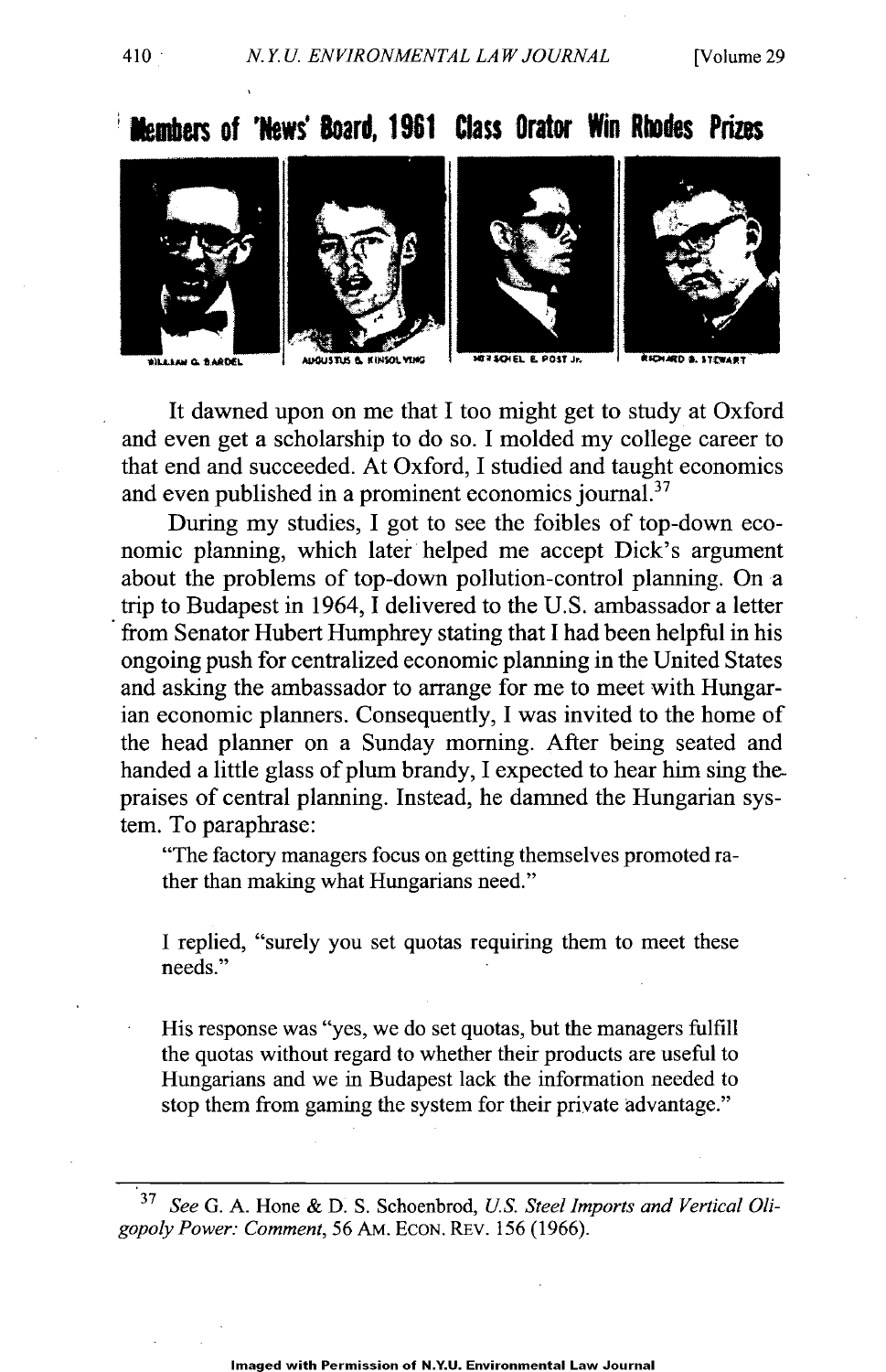Having learned of the problems of top-down economic planning but being unfamiliar with administrative law scholarshiphaving not taken or taught administrative law-when I first read Dick's 1981 article, I thought that its approach to administrative law was powerful but did not realize how new it was to the field. I simply internalized it, and it has been central to my work ever since.

II

In contrast to the success of Dick's argument, especially in getting agencies to adopt market-based approaches, my argument that Congress should itself adopt the rules of private conduct in pollution control has had next to no impact.<sup>38</sup>

Having failed to persuade the legislators themselves to make the rules, I undertook a second approach: urging the courts to bar Congress from delegating the power to make rules of private conduct. In this, I learned from Dick again, but this time the hard wayby not taking his advice soon enough.

I published an article in 1985 arguing that the Supreme Court had prevented itself from stopping delegation because it had adopted the judicially unmanageable "intelligible principle" test.<sup>39</sup> The Court should instead, I argued, adopt the test inherent in the meaning of Article I of the Constitution: that Congress may not

<sup>39</sup>*See* David Schoenbrod, *The Delegation Doctrine: Could the Court Give It Substance?,* 83 MICH. L. REV. 1223 (1985).

<sup>&</sup>lt;sup>38</sup> Existing cap-and-trade programs to deal with pollutants other than acid rain came through rules promulgated by the agency rather than enacted by Congress. Congress does not generally adopt cap-and-trade or other market-based rules because doing so would subject its members to blame for both the burdens imposed and the extent to which the program does not fully protect the environment. The one instance where Congress itself enacted itself a market-based rule, the acid rain program, was forced upon it because a fully fleshed-out program to deal with acid rain was necessary to get air pollution legislation passed in 1990 and a failure to legislate in 1990 would itself be a source of blame. *See* **DAVID** SCHOENBROD, **RICHARD** B. STEWART *&* KATRINA M. WYMAN, BREAKING THE LOGJAM: ENVIRONMENTAL PROTECTION THAT WILL WORK *6-7* (2010). That meant that the agency had to shoehorn these programs into the existing constraints of the Clean Air Act, which made these programs much less effective and efficient than they otherwise could have been. Congress's failure to enact the cap-and-trade programs means more pollution, which will cut short the life of the average American 30year old by a year, as Bill Pedersen and I have shown. *See* Pedersen & Schoenbrod, *supra* note 33.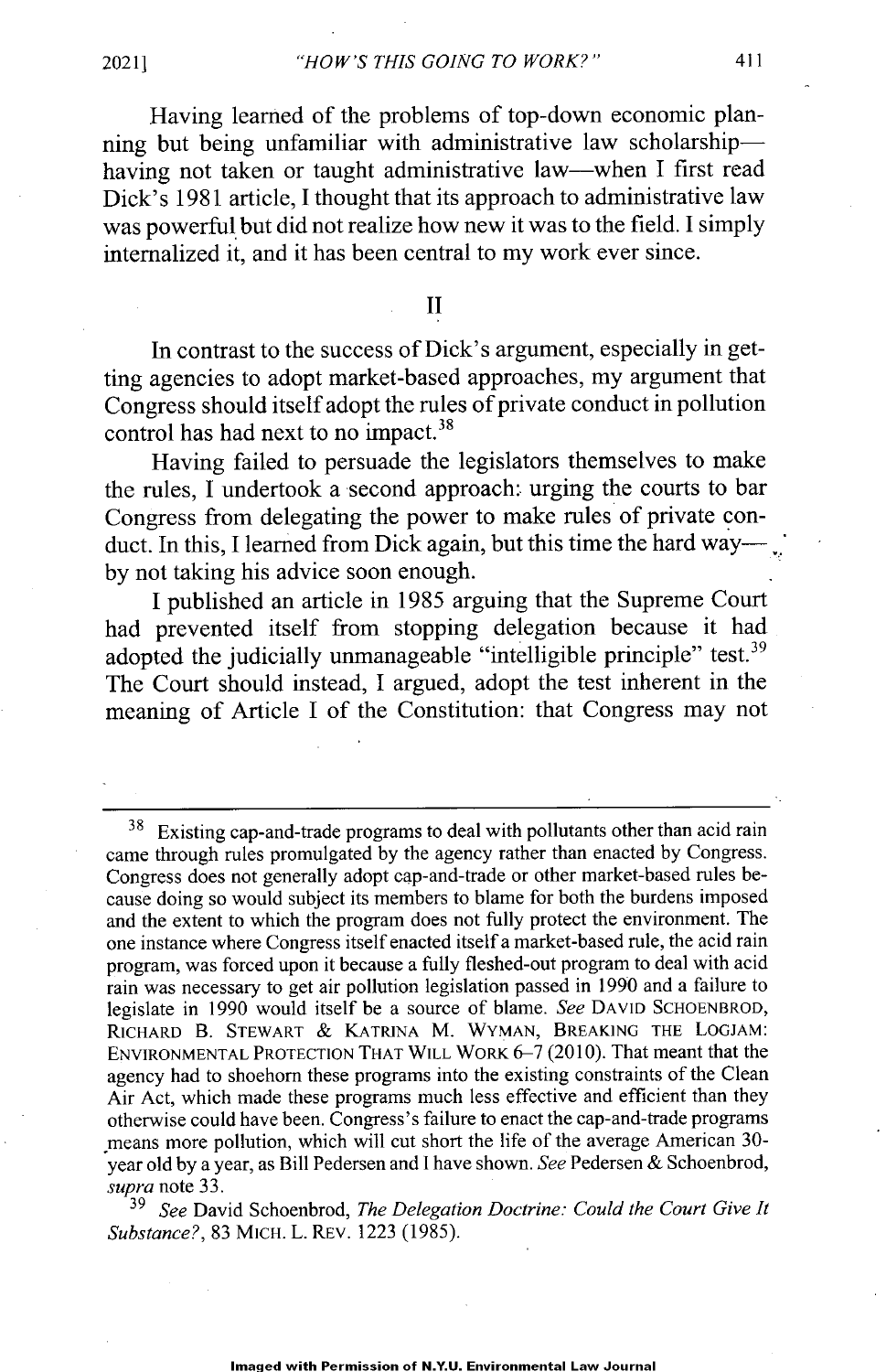**delegate the power to make rules of private conduct.40 This test, I contended, would be judicially manageable. <sup>4</sup><sup>1</sup>**

**In 1987, Dick and I were among the speakers at a symposium on delegation. This was the first time I met him in person. At the symposium, Dick argued that my test was infeasible because it** would nullify most of the Code of Federal Regulations.<sup>42</sup> Character**istically, he was not putting me down or scoring a point but rather urging me to address that perennial question: how is this going to work?**

**I sought to answer in writing a book on delegation, in which I argued that the heft of the Code of Federal Regulations was itself a consequence of delegation. <sup>43</sup>In other words, if Congress had to take responsibility for the rules, it would enact simpler, more marketbased rules and leave more matters to the states. Yet, I had to acknowledge that Congress could not enact a simpler set of rules of conduct overnight. So, the book argued that the Court should invoke equitable discretion to allow for a period of transition."**

**Thinking about that argument now, I can hear Dick saying, "how is this going to work precisely? How long will the period of transition be? How will Congress comply? If it does not comply,** what would the Court do?" My book failed to answer these ques**tions with precision.**

**I came to appreciate the insufficiency of my answers after my book on delegation was published. Three now-retired but then-sitting Supreme Court justices, from the left, right, and center, privately indicated to me that they wished to curb delegation if they knew of a workable way of doing so. Dick had warned me, but I had no response. That became painfully obvious after the District of Columbia Circuit, reportedly partly on the basis of my book, <sup>45</sup>held that the Clean Air Act as interpreted by EPA unconstitutionally**

**<sup>4</sup>***See id.* **at** 174-77.

**45** *See* **John J. Fialka,** *Professor Seeks to Limit Congress Ability to Delegate Tasks to Federal Agencies,* WALL ST. **J. (May 20, 1999, 12:01 AM),** https://www.wsj.com/articles/SB927150035434840424.

*<sup>40</sup> See id at* **1252-71.**

*<sup>41</sup>See id. at* **1281-83. An opinion of the Court later cited this argument, though not in the delegation context.** *See* **Printz v. United States, 521 U.S. 898, 927 (1997).**

**<sup>42</sup>***See* **Richard B. Stewart,** *Beyond Delegation Doctrine,* 36 AM. U. L. REV. 323, 327 **(1987).**

*<sup>43</sup> See* **DAVID SCHOENBROD, POWER** WITHOUT **RESPONSIBILITY: How CONGRESS ABUSES THE PEOPLE THROUGH DELEGATION x, 3 (1993).**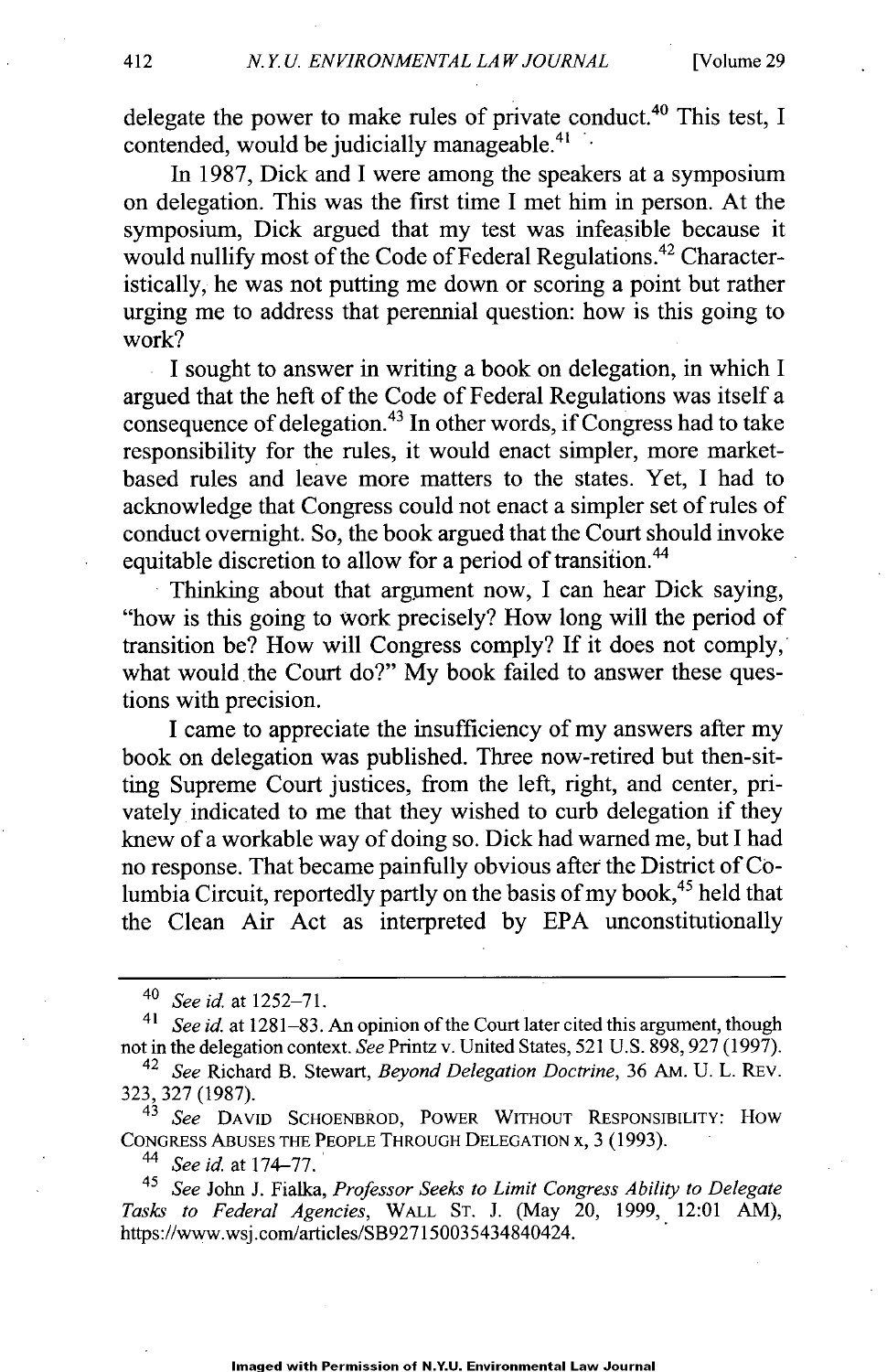delegated legislative power.<sup>46</sup> The Supreme Court, of course, granted certiorari in the case that became *Whitman v. American Trucking Associations,* which refused to impose a constitutional limit on delegation.<sup>47</sup>

#### III

At that sad point, I turned my attention to a third approach to the objective of getting Congress to take responsibility for the rules of private conduct, and this time I listened to Dick's advice. The project was a book explaining to people interested in environmental protection how Congress's delegation of the power to make the rules paired with the centralization of authority over environmental regulation in Washington was hurting both the environment and the public.<sup>48</sup> Yale University Press asked Professor Stewart to review the manuscript. He gave it a thumbs up but suggested that I add an appendix describing the changes in the various environmental statutes needed to implement my broad suggestions. In other words, he suggested that the book should explain precisely how my proposal would work. Given his generosity of spirit, he told the Press that it could reveal to me who wrote this review.

I told the Press that my argument would be stronger with a detailed design for statutory reform as Dick had suggested, but that there were so many quite different sorts of environmental statutes needing reform that such an appendix would swallow the book.<sup>49</sup> So, I suggested to the Press and Dick that we join forces to write an additional book that explains the changes needed in the statutes. That he would accept this invitation seemed a hope too good to come true.

Yet, to my elation, Dick did say "yes" and thus began the *Breaking the Logjam* project headed by him, Professor Katrina

<sup>46</sup>*See* Am. Trucking Ass'ns, Inc. v. EPA *(A TA 1), 175* F.3d 1027, 1034 (D.C. Cir. 1999) (per curiam), *modified on reh'g, Am. Trucking Ass'ns, Inc. v. EPA (A TA II),* 195 F.3d 4, 6 (D.C. Cir. 1999) (per curiam), *aff'd in part, rev'd in part sub nom.* Whitman v. Am. Trucking Ass'ns, Inc., 531 U.S. 457 (2001). *See also* Fialka, *supra* note 45.

*<sup>47</sup> See Am. Trucking Ass 'ns,* 531 U.S. at 486 (2001) (allowing Congress to delegate so long as it provides vacuous guidance to the agency on how it should make the rules of private conduct).

*<sup>48</sup> See* SCHOENBROD, *supra* note 1.

<sup>&</sup>lt;sup>49</sup> The number and diversity is evident in the many statutes discussed in SHOENBROD, STEWART *&* WYMAN, *supra* note 38.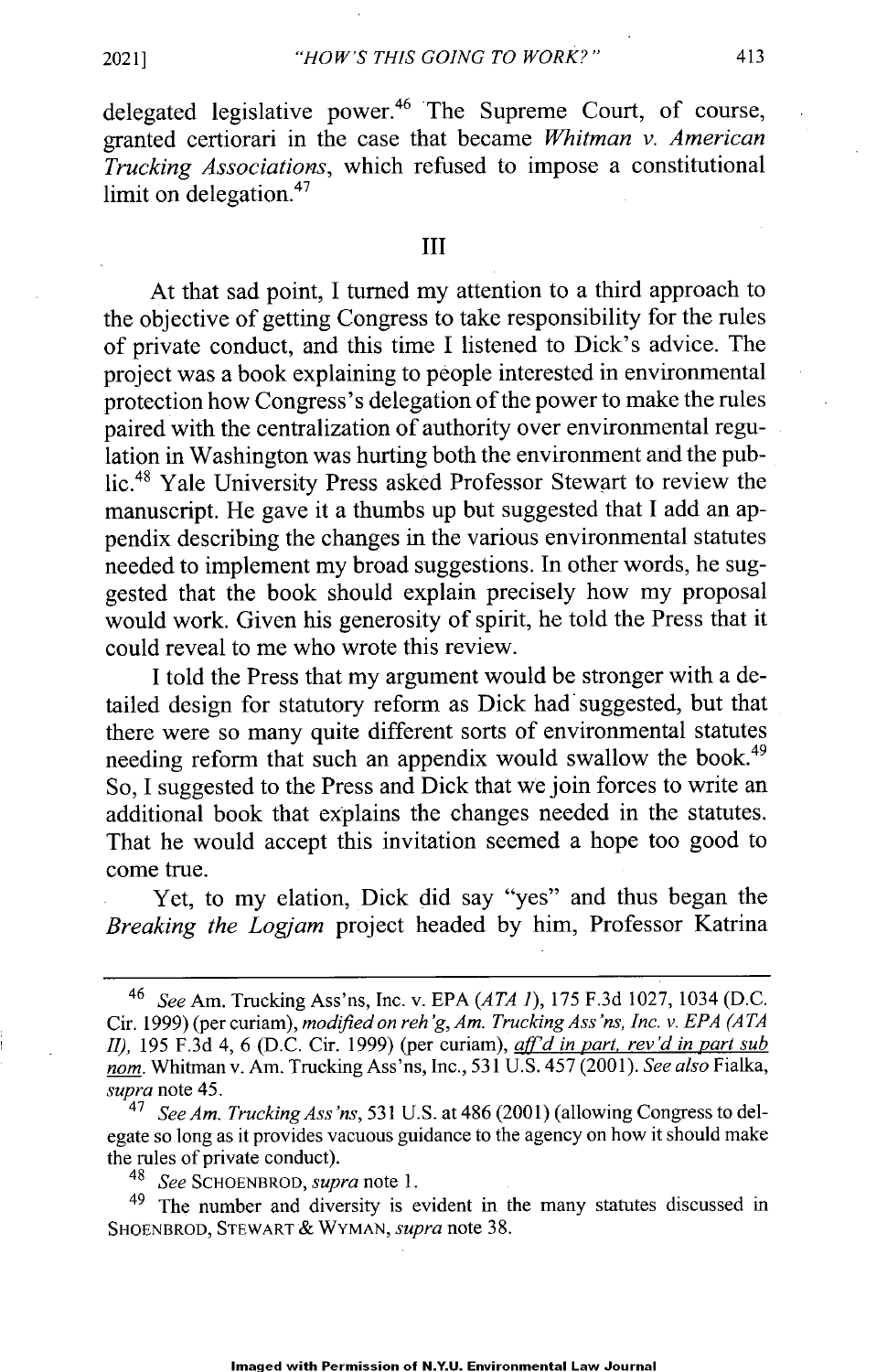Wyman, and me. $50$  Because the environmental statutes are many, different, and complicated, we needed the help of specialists. About fifty environmental experts from across the ideological spectrum wrote articles proposing changes in a wide array of statutes.<sup>51</sup> The proposals focused on how to get more environmental bang for the buck rather than how clean was clean enough. These articles were discussed at a symposium and published in an issue of the *New York University Environmental Law Journal.*<sup>52</sup> Later, Dick, Katrina, and I wrote a book summarizing the project's recommendations<sup>53</sup> and reports to both the members of Congress and the President who took office in  $2009<sup>54</sup>$ 

It was wonderful working with both Dick and Katrina, but he is the topic now and so here is one tiny example of the many epiphanies that came from working with him. On the basis that Congress had not updated most of the environmental statutes for more than two decades-despite experience showing how those statutes could be more effective and efficient—I wrote in a draft that such statutes are "obsolete." In response, Dick kindly, but pointedly, termed the statutes "obsolescent" rather than "obsolete." He was, of course, correct. The statutes were still useful even though they could be made a lot more useful. I had written "obsolete" to be dramatic, but Dick's amendment helped me see that the drama came at price of weakening an otherwise powerful argument through overstatement.

Dick and I went together to Washington to talk to the incoming presidential administration and then the new Congress to urge passage of our recommendations. (Katrina was then focused on another

<sup>50</sup> *See Background,* BREAKING THE LOGJAM, https://www.breakingthelogjam.org/background/ (last visited Mar. 14, 2021).

<sup>51</sup>*See* Symposium, *Breaking the Logjam: Environmental Reform for the New Conyess andAdministration, Symposium Agenda,* 17 N.Y.U. ENV'T L.J. 1(2008).

<sup>&</sup>lt;sup>52</sup> See id. For the event's program, see *Symposium Agenda: Breaking the Logjam, Environmental Reform for the New Congress and Administration,* N.Y.U. (2008), https://nylssites.wpengine.com/breakingthelogjam/wp-content/uploads/sites/23/2014/06/Symposium Agenda.pdf.<br> $53$  See SUOFNIPPOD STEWART & WOMAN, SH

<sup>5</sup>*See* SHOENBROD, STEWART *&* WYMAN, *supra* note 38.

<sup>54</sup>*See* DAVID SCHOENBROD, RICHARD B. STEWART *&* KATRINA M. WYMAN, BREAKING THE LOGJAM: PROJECT REPORT (Feb. 2009), https://nylssites.wpengine.com/breakingthelogjam/wp-content/uploads/sites/23/2014/06/BreakingLogjamReportfmal.pdf, DAVID SCHOENBROD, RICHARD B. STEWART *&* KATRINA M. WYMAN, BREAKING THE LOGJAM: ANNEX TO PROJECT REPORT (Feb. 2009), https://nylssites.wpengine.com/breakingthelogjam/wp-content/uploads/sites/23/2014/06/ClimateReportvlr4.pdf.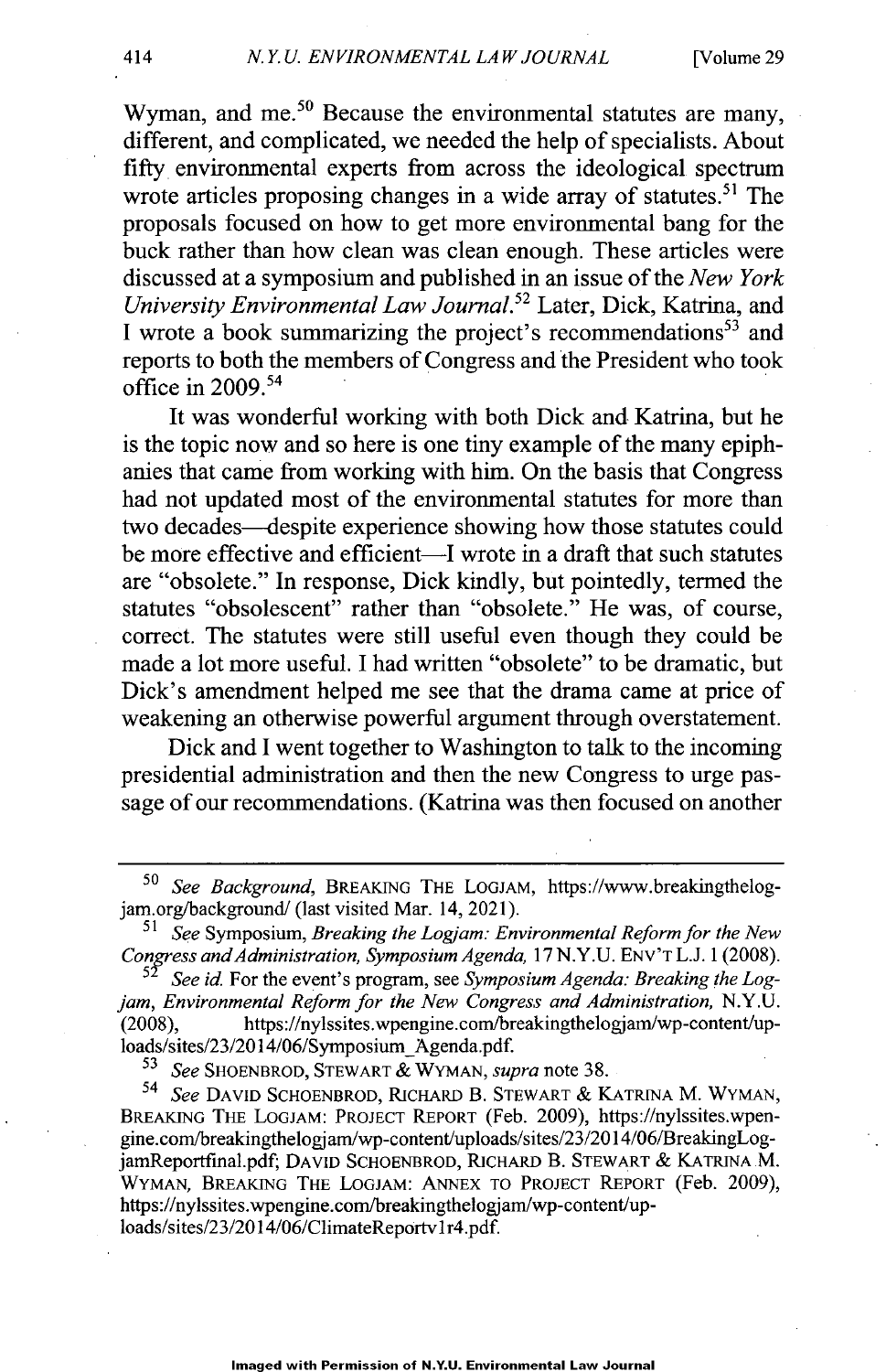vital matter.) Both Democrats and Republicans on Capitol Hill told us that they wished our proposals were already enacted but that Congress would not do so because its members did not want to take responsibility. In contrast, the existing statutes had been optimized to let legislators claim credit for popular promises and shift blame for the unpopular consequences. $55$ 

Thus, despite great help from Dick, I had failed three times to achieve my objective of getting the legislators to serve their constituents rather than themselves: first, in urging Congress to itself make the rules limiting pollution; second, in urging the Court to stop Congress from delegating the power to make the rules of private conduct; and third, in urging Congress to change how it delegates the power to regulate the environment in order to make the resulting rules more effective and efficient.

In reflecting on this last failure, Dick and I recognized an irony. If Congress had to vote on the rules that the agencies promulgate, its members would bear blame for the protection not delivered and<sup>2</sup> the burdens imposed. In that case, they would want to adopt statutory changes that, like our proposals, would enable agencies to put forth rules that produce more environmental protection bang for the buck.

#### IV

That recognition started me on a fourth approach to the same objective: to write a book explaining to citizens how Congress's ducking responsibility serves its members and disserves their constituents.<sup>56</sup> The book, *DC Confidential: Inside the Five Tricks of Washington,* would show how changes to the manner in which Congress has operated over the past half century have allowed its members to claim credit for the popular yet evade blame for the unpopular, not just on environmental protection but on everything from war to the government loan guarantees that helped cause the fiscal crisis of 2008.

Although I could not call upon Dick for help as much as I would have liked in this project, I still needed to answer his question: how would the book's proposals work? To use regulation as an example, I suggested a reform based on a recommendation from James

<sup>5</sup>*See supra* notes 4-9 and accompanying text.

<sup>56</sup>*See* DAVID SCHOENBROD, DC CONFIDENTIAL: INSIDE THE FIVE TRICKS OF **WASHINGTON** 4-7 (2017).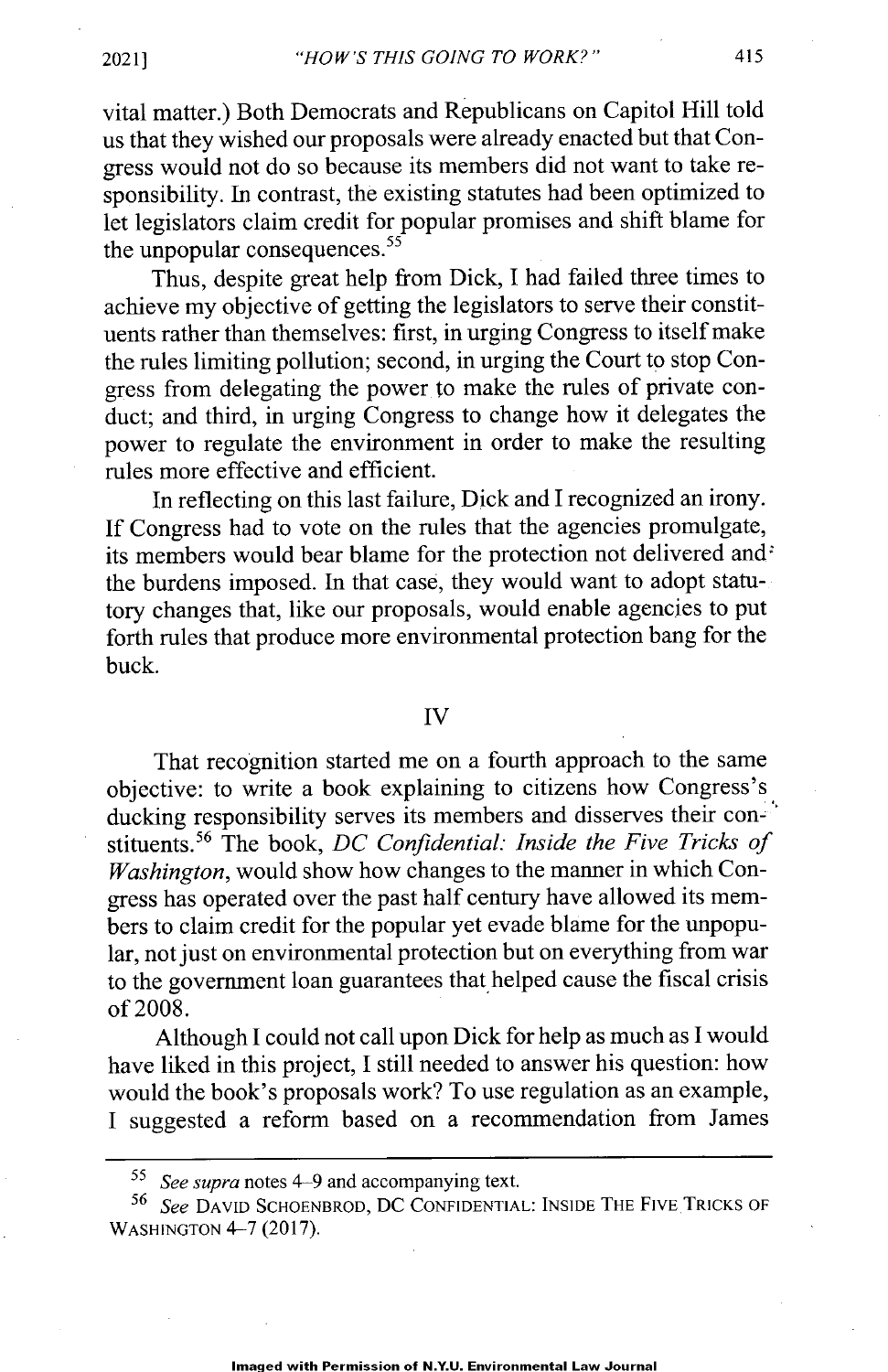Landis' *The Administrative Process* that Congress commit itself to vote on, in his words, "administrative action . .. of large significance."<sup>57</sup> In 1984, Stephen Breyer, then a court of appeals judge, showed specifically how Congress could structure a statute to force itself to vote on agency actions promptly.<sup>58</sup> Judge Breyer framed his proposal as a way for Congress to reclaim the power that it lost when *Chadha* struck down the legislative veto and so confined it to actions previously subject to a legislative veto.<sup>59</sup> I proposed that, to stop the blame-shifting on regulation, Congress should require that Breyer's fast-track design apply to those regulations defined as major regulations for the purpose of review by the Office of Information and Regulatory Affairs in the Office of Management and Budget  $(OIRA).$ <sup>60</sup>

Thanks to my book showing, as Dick teaches, *how* its proposals would work, it drew forewords from public figures as prominent and diverse as Governor Howard Dean and Senator Mike Lee.<sup>61</sup> Yet, my public interest campaign that began with Congress's sleight of hand

<sup>58</sup>*See generally* Stephen Breyer, *The Legislative Veto After* Chadha, 72 GEO. L.J. *785* (1984). If approved by both houses, the bill would be presented to the President for signature, thus avoiding the objection that doomed the legislative veto in *Chadha. See* INS v. Chadha, 462 U.S. 919, 946-951 (1983). The statute would set deadlines by which the House and Senate must vote, limit debate, and bar filibusters on such votes. Such an arrangement would be analogous to the fasttrack procedures embraced in both the approval of trade agreement and base closures. *See* IAN F. FERGUSON & CHRISTOPHER M. DAVIS, CONG. RSCH. SERV., TRADE PROMOTION AUTHORITY (TPA): FREQUENTLY ASKED QUESTIONS 22 (2019); CHRISTOPHER T. MANN, CONG. RSCH. SERV., BASE CLOSURE AND REALIGNMENT (BRAC): BACKGROUND AND ISSUES FOR CONGRESS 2-3 (2019).

<sup>59</sup>*See* Breyer, *supra* 58.

<sup>60</sup>*See* SCHOENBROD, *supra* note 56, at 152-53; Exec. Order No. 12,866, § 3(f), 58 FR 51735, *reprinted as amended in* 5 U.S.C. § 601 (2012). President Clinton's executive order was in turn a variation on one issued by President Reagan. *See* Exec. Order No. 12,291, 46 Fed. Reg. 13,193, *revoked by Exec.* Order No. 12,866, 58 FR 51735. There would be about as many such regulations as current votes on symbolic public laws such as those naming post offices. *See* SCHOENBROD, *supra* note 56, at 153. Voting on significant regulations would require legislators to shoulder more responsibility than voting on the names of post offices, but the Constitution includes voting on regulatory rules in Congress's job description, not naming post offices. *See, e.g,.* U.S. CONST. art. I, § 8.

61 *See* SCHOENBROD, *supra* note 56, at vii-viii (Governor Dean), viii-ix (Senator Lee).

<sup>57</sup>*See* JAMES M. LANDIS, THE ADMINISTRATIVE PROCEsS *77,* 79 (1938). He argued that for administrative officials, "it was an act of political wisdom to put back upon the shoulders of Congress" responsibility for such actions. *Id.* at 76.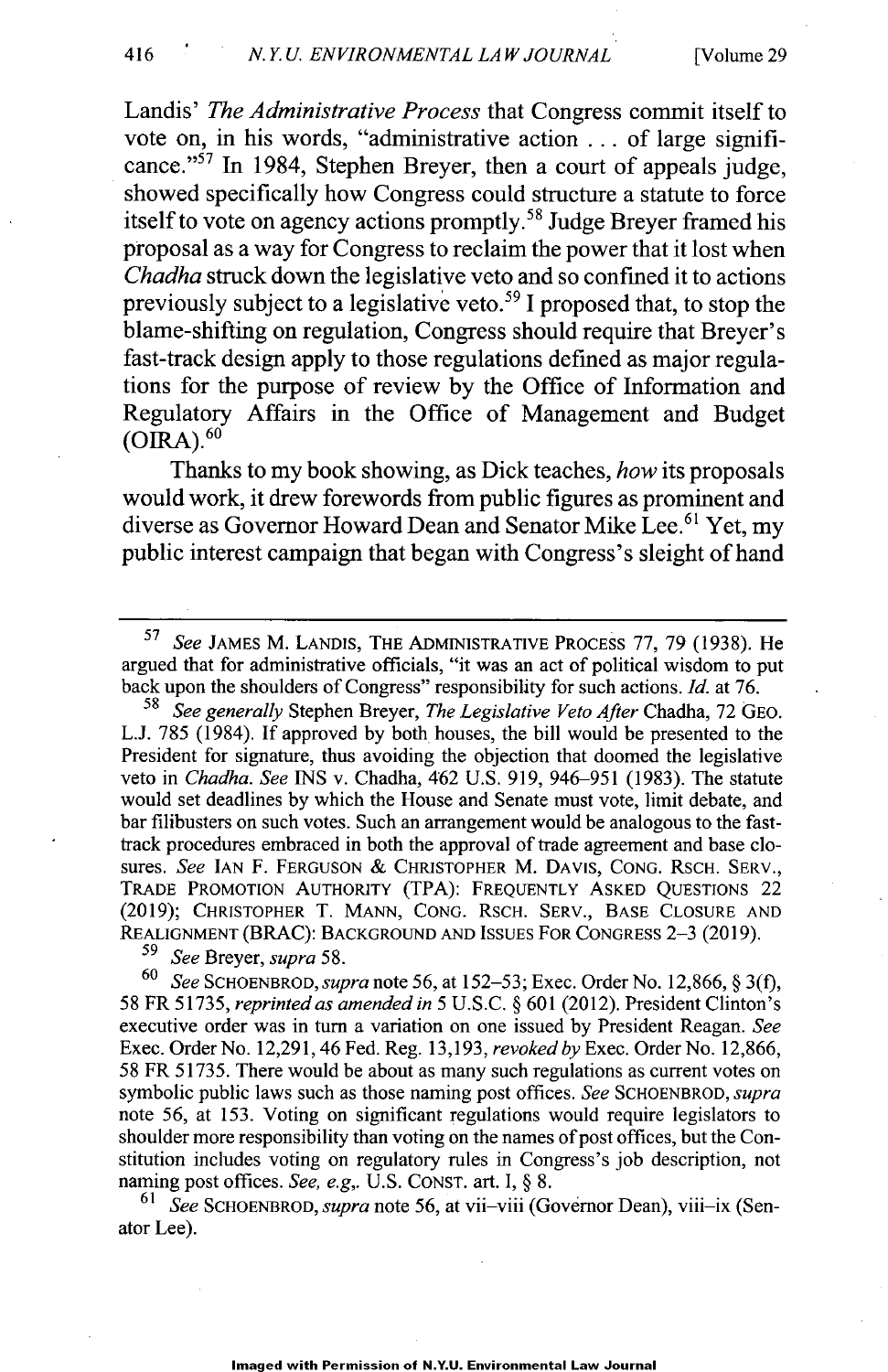**on lead in gasoline came to another dead end.62 The many crises in the presidency of Donald Trump left little time or energy for longterm concerns such as how Congress could reform itself to better serve the public.**

#### V

**Yet, early in 2018, the Supreme Court granted certiorari in a delegation case,** *Gundy v. United States.<sup>63</sup>***Although the Court rejected the delegation challenge in that case, five justices now seem interested in limiting delegation in some future** case. <sup>6</sup>4 **Justice Gor**such's dissenting opinion asks, "What's the test?"<sup>65</sup> In other words, **how is this going to work? The answer cannot be the one I long embraced: that Congress must approve all rules of private conduct. Although that is what the Constitution means, that cannot be the test because there are too many such rules for Congress to vote on them** all. Yet, Dick's perpetual question—how is this going to work?—

**<sup>63</sup>***See* **United States v. Gundy, 695 F..App'x 639 (2d Cir. 2017),** *cert. granted,* **138 S. Ct. 1260 (Mar. 5, 2018) (No. 17-6086).**

<sup>64</sup>**The dissent by Justice Gorsuch, joined by Chief Justice Roberts and Justice Thomas, called for reinvigorating the norm.** *See* **Gundy v. United States, 139 S. Ct. 2116, 2135 (2019) (Gorsuch, J., dissenting). Justice Alito stated in his concurring opinion that "[i]f a majority of this Court were willing to reconsider the approach we have taken for the past 84 years, I would support that effort."** *Id.* **at 2131 (Alito, J., concurring in the judgment). Justice Kavanaugh did not participate in the decision. Later, Justice Kavanaugh wrote an opinion in which he stated that "Justice Gorsuch's scholarly analysis of the Constitution's nondelegation doctrine in his** *Gundy* **dissent may warrant further consideration in future cases." Paul v. United States, 140 S. Ct. 342, 342 (2019) (Kavanaugh, J., concurring in denial of certiorari).**

<sup>65</sup>*Gundy,* **139 S. Ct. at 2135 (Gorsuch, J., dissenting).**

**<sup>62</sup> Republicans in Congress put a version of** Landis/Breyer **into a bill called Regulations from the Executive in Need of Scrutiny Act (REINS) but presented it** as **a way to reduce regulation and thus ensured that the bill would not pass.** *See* **Regulations from the Executive in Need of Scrutiny Act of 2017, H.R. 26, 115th Cong. (as passed by House, Jan. 5, 2017). Thus, these Republicans can tell their base that they are against regulatory burdens without having to vote against specific regulatory protections. Democrats, for their part, are satisfied with the present statutes under which they can be for regulatory protection without having to vote for regulatory burdens. As Rep. Tom Cole (R. Okla.) explained at a recent House Rules Committee hearing, "I have a lot of colleagues on both sides that like to rail against the administrative state, but they certainly wouldn't want to have to vote on all those rules and regulations, because they are high risk votes."** *See* **House Rules,** *Rules Committee Meeting on Article One,* YouTUBE **(Mar. 10, 2020), at 1:16:36-1:16:47, https://youtu.be/2Y6MoUBJP5U?t-4596.**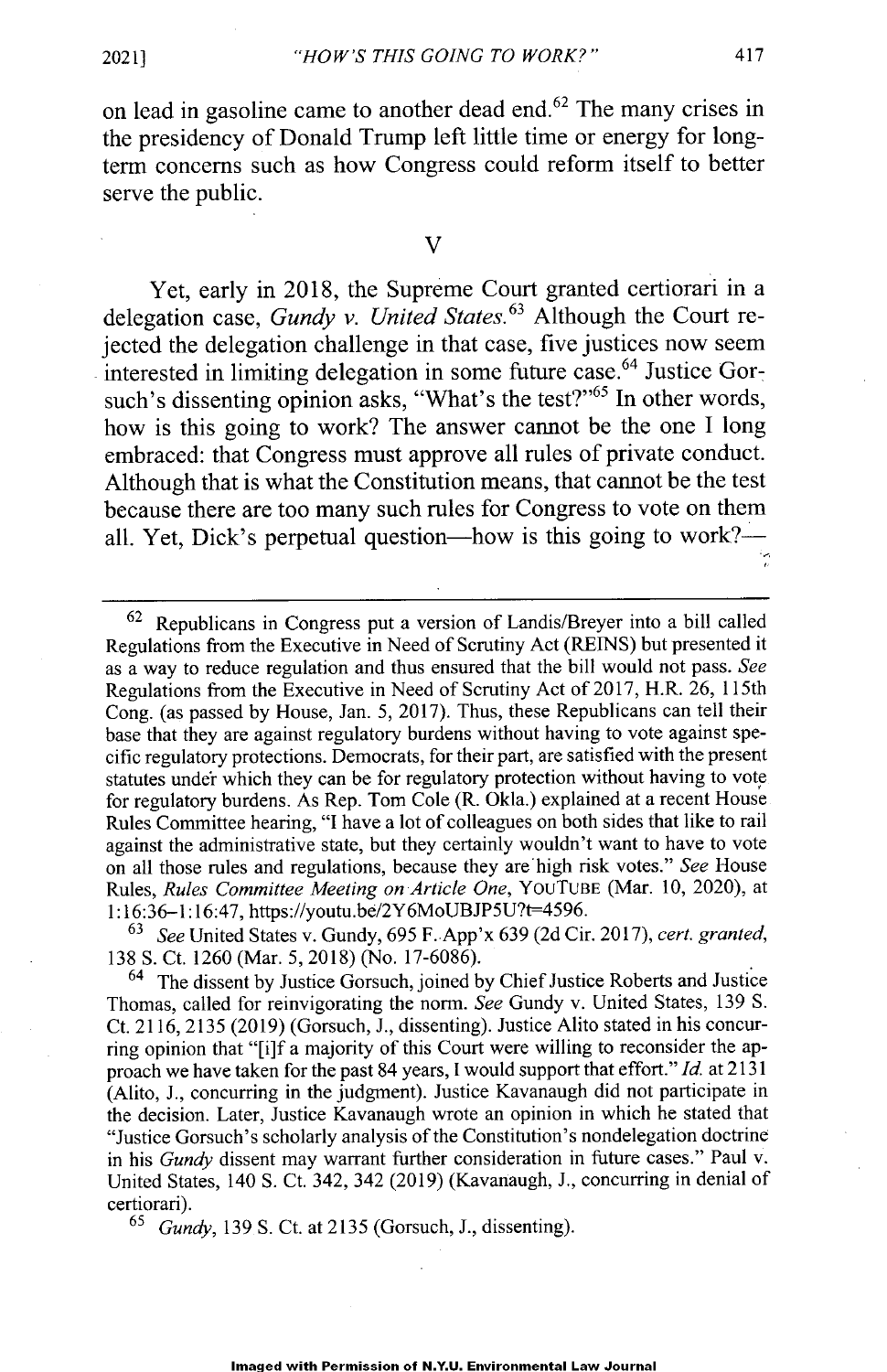had led me to a new answer in the course of writing *DC Confidential.66* The Court should strike new rules of private conduct promulgated in regulatory actions that **OIRA** finds significant unless their promulgation is approved through the Article I legislative process.  $67$ It would be up to Congress to decide whether to arrange to do so through the process suggested by Landis and Breyer or some other way. $68$ 

I naturally asked Dick to read a draft of an article suggesting an answer to Justice Gorsuch's question.<sup>69</sup> This would be my fifth approach to making regulation better serve the public. He started asking questions about how the Court would distinguish the making of rules of private conduct from their interpretation and enforcementonce again, how is this going to work? It struck me that I was encountering the Socratic method about which I heard so much when I was a law student but never quite observed back then. Dick's questions led me to clarify my proposal.<sup>70</sup>

Richard Stewart became a guiding light when I read his article on innovation in 1981. Ever since, he has been the scholar whom I have most cited. Now, four decades later, my laptop tells me that the file folder that I use most often is labeled "RBS delegation." He is not only a clear and forceful scholar when explaining his positions, but he is also a gentle and intelligent colleague that helps others improve their scholarship. Whenever I have asked him for advice, as with the recent article on delegation, he was more concerned with helping me to state clearly what I thought rather than getting me to think what he thought. Without fail, he asks the right question and answers with precision. He does so because he cares about treating other people well. He has integrity.

That integrity has led him to improve many, many scholars as well as institutions of government. His focus on how institutions work has inspired the creation of new disciplines such as global

<sup>69</sup>*See id. at* 213, 219-24, *253-65* for the relevant portions.

*<sup>70</sup>See id at 219-24.*

<sup>66</sup>*See* SCHOENBROD, *supra* note *56, at* 150-56.

<sup>67</sup>*See* David Schoenbrod, *Consent of the Governed: A Constitutional Norm That the Court Should Substantially Enforce, 43 HARV. J. L. & PUB. POL'Y 213,* 219 (2019).

 $68^{68}$  See id. at 257.